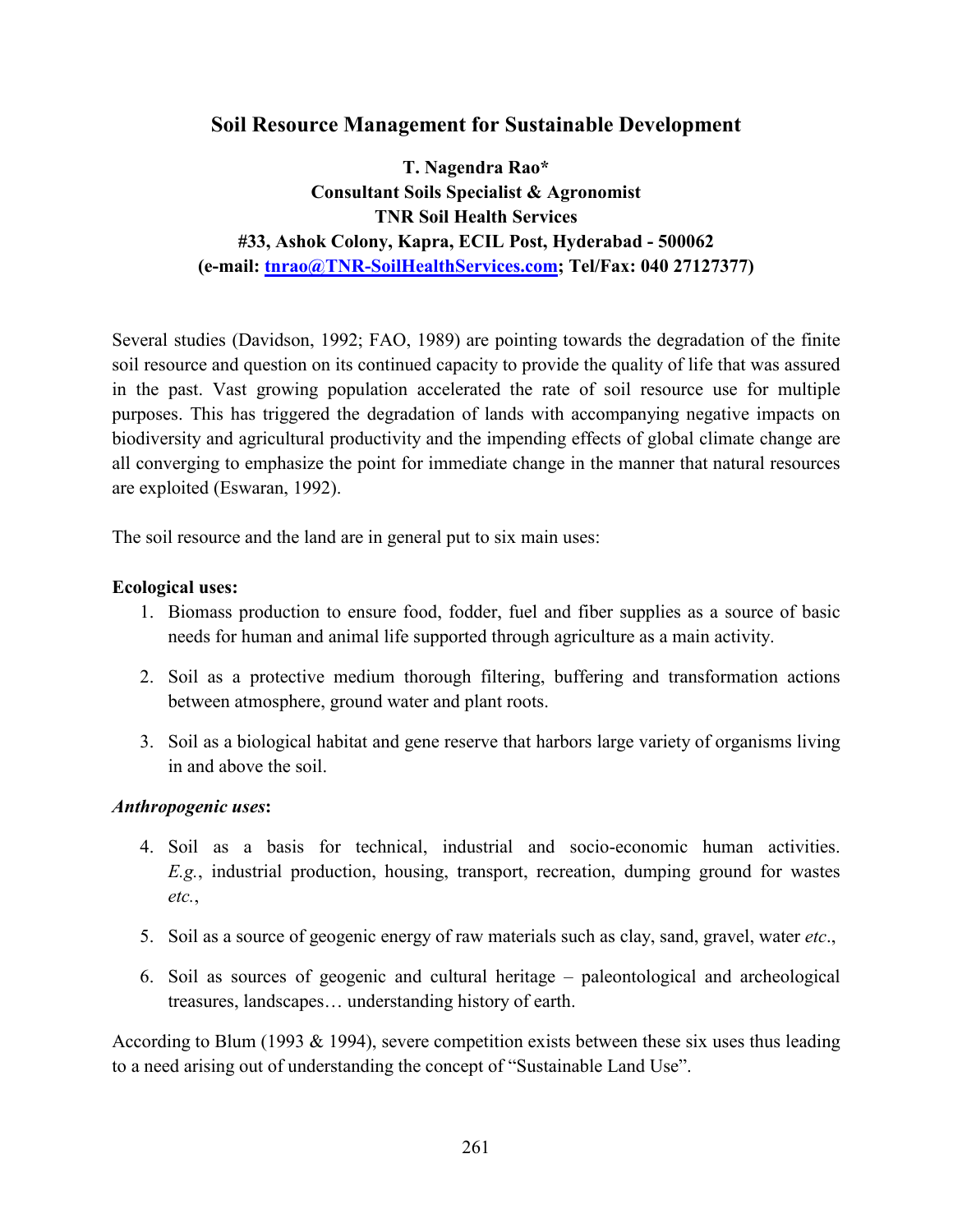Three main types of competition and interactions between these six uses have been identified:

- 1. Exclusive competition between ecological and technical uses: land as a source of raw material for geogenic and cultural heritage on one hand and for forestry, filtering, buffering and transformation activities, soil as a gene reserve on the other hand.
- 2. Intensive competition between infrastructural land uses and development on one hand and agricultural, forestry, filtering, buffering and transformation activities, soil as a gene reserve on the other hand, particularly in urban areas.
- 3. Intensive interactions between three ecological soil and land uses. Land use practices for agricultural purposes and its influence on ground water quantity and quality.

# Sustainable land use is defined as "spatial and/or temporal harmonization of all six main uses of the land, minimizing irreversible ones"

This has to be attempted in a local or regional approach, depending on the specific uses of land in a given area.

It is becoming increasingly evident that managing the land resource base is important to attain the broader goal of sustainability, equity and environmental soundness (Greenland *et al.*, 1994).

## Land degradation – the reality:

 The FAO/UNESCO/UNEP "Global Assessment of Soil Degradation" provides data to quantify the current magnitude of soil degradation problem (Oldeman et al., 1992).

Several studies in India also indicate huge face erosion and other forms of degradation (Tables 1-5).

| <b>Rate of Soil Erosion</b><br>(t/ha/year) | <b>Class</b> | Area Affected (Mha) |  |
|--------------------------------------------|--------------|---------------------|--|
| $0-5*$                                     | Slight       | 80.1                |  |
| $5 - 10**$                                 | Moderate     | 40.6                |  |
| $10 - 20$                                  | High         | 80.5                |  |
| $20 - 40#$                                 | Very High    | 16.0                |  |
| 40-80#                                     | Severe       | 8.3                 |  |
| >80                                        | Very Severe  | 3.2                 |  |

Table 1. Soil erosion affected areas due to water in India (Singh et al., 1992)

\*dense forests with >40% canopy, cold desert regions and arid regions of western Rajasthan \*\*Indo-Gangetic plains including salt affected lands of Punjab, Haryana, UP, Bihar and WB # Shiwalic hills, north-eastern Himalayan region, ravines, shifting cultivation areas, western coastal ghats and the black cotton soils (Vertisols) of the Peninsular India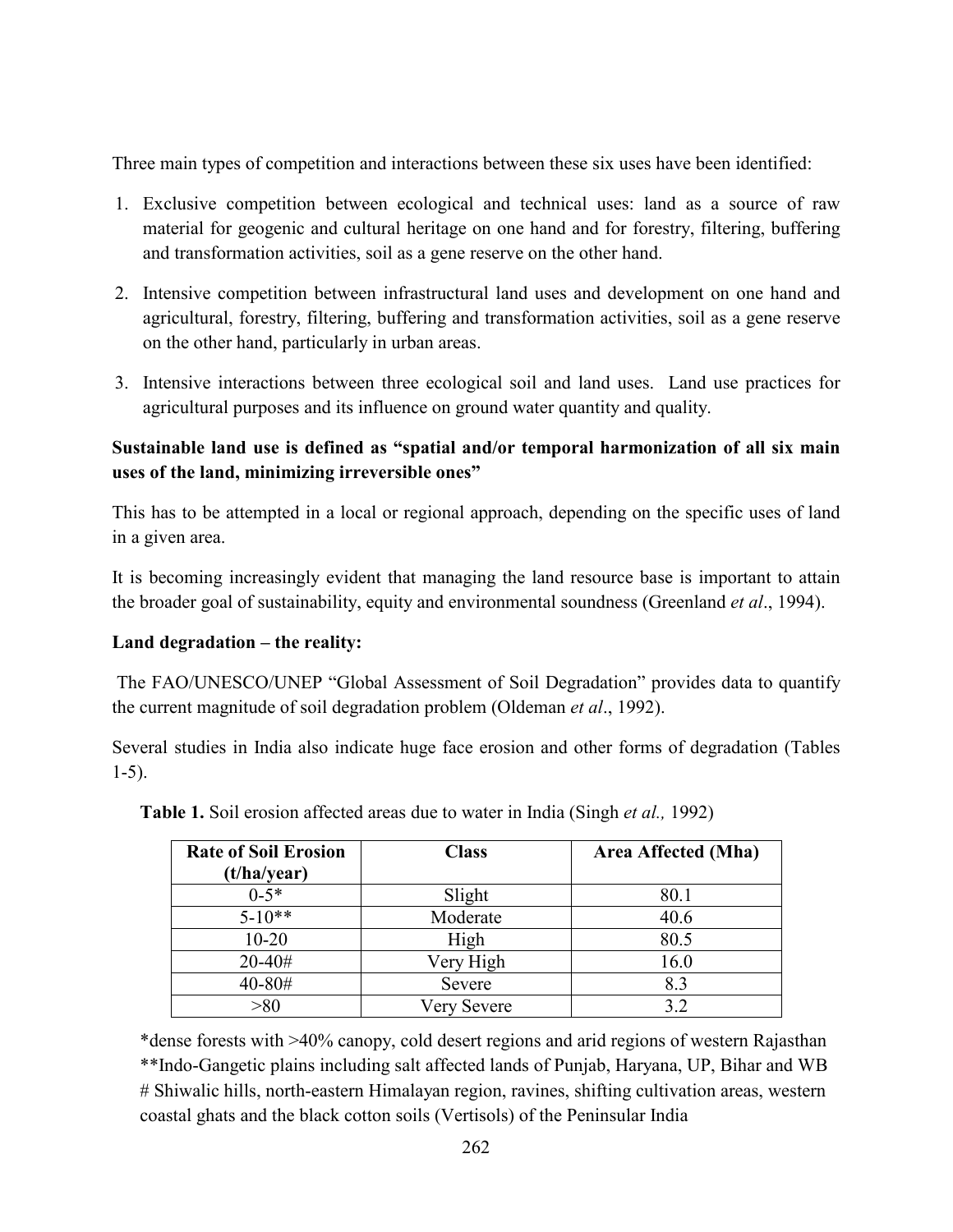| <b>Degree of Sand dunes</b> | Area Affected (Mha) | Percent of total affected |
|-----------------------------|---------------------|---------------------------|
| (% of area affected)        |                     | area                      |
| No sand dunes               | 8.57                | 41.5                      |
| $0 - 20%$                   | 1.89                | 8.9                       |
| $20 - 40%$                  | 3.98                | 18.6                      |
| $40 - 60\%$                 | 3.43                | 14.7                      |
| $60 - 80\%$                 | 1.02                | 4.8                       |
| 80-100%                     | 2.49                | 11.5                      |
| Total                       | 21.38               | 100                       |

Table 2. Soil erosion due to wind

Source: Shankarnarayana et al., 1987

Soil erosion due to wind occurs more in hot arid region occupying nearly 31 Mha. Majority (60%) occurs in Rajasthan.

| <b>State/Union Territory</b> | Area affected at one point of<br>time (1000ha) | Soil loss (Mt) |  |
|------------------------------|------------------------------------------------|----------------|--|
| Arunachal Pradesh            | 92.0                                           | 3.76           |  |
| Assam                        | 69.6                                           | 2.85           |  |
| Manipur                      | 60.0                                           | 2.45           |  |
| Meghalaya                    | 76.0                                           | 3.11           |  |
| Mizoram                      | 61.6                                           | 2.52           |  |
| Nagaland                     | 73.5                                           | 3.01           |  |
| Tripura                      | 22.3                                           | 0.91           |  |
| <b>Total</b>                 | 455.0                                          | 18.61          |  |

Table 3. Soil loss due to shifting cultivation in north-eastern hill region

Source: Goswami & Choudhury (1987)

In India alone, 174 million hectares (53%) out of total 329 million hectares geographical area is suffering from various illnesses viz., erosion, water logging, acidity, salt injury etc., interfering with life forms. Loss of nutrients from land is 5-8 million tonnes annually, affecting economy and development.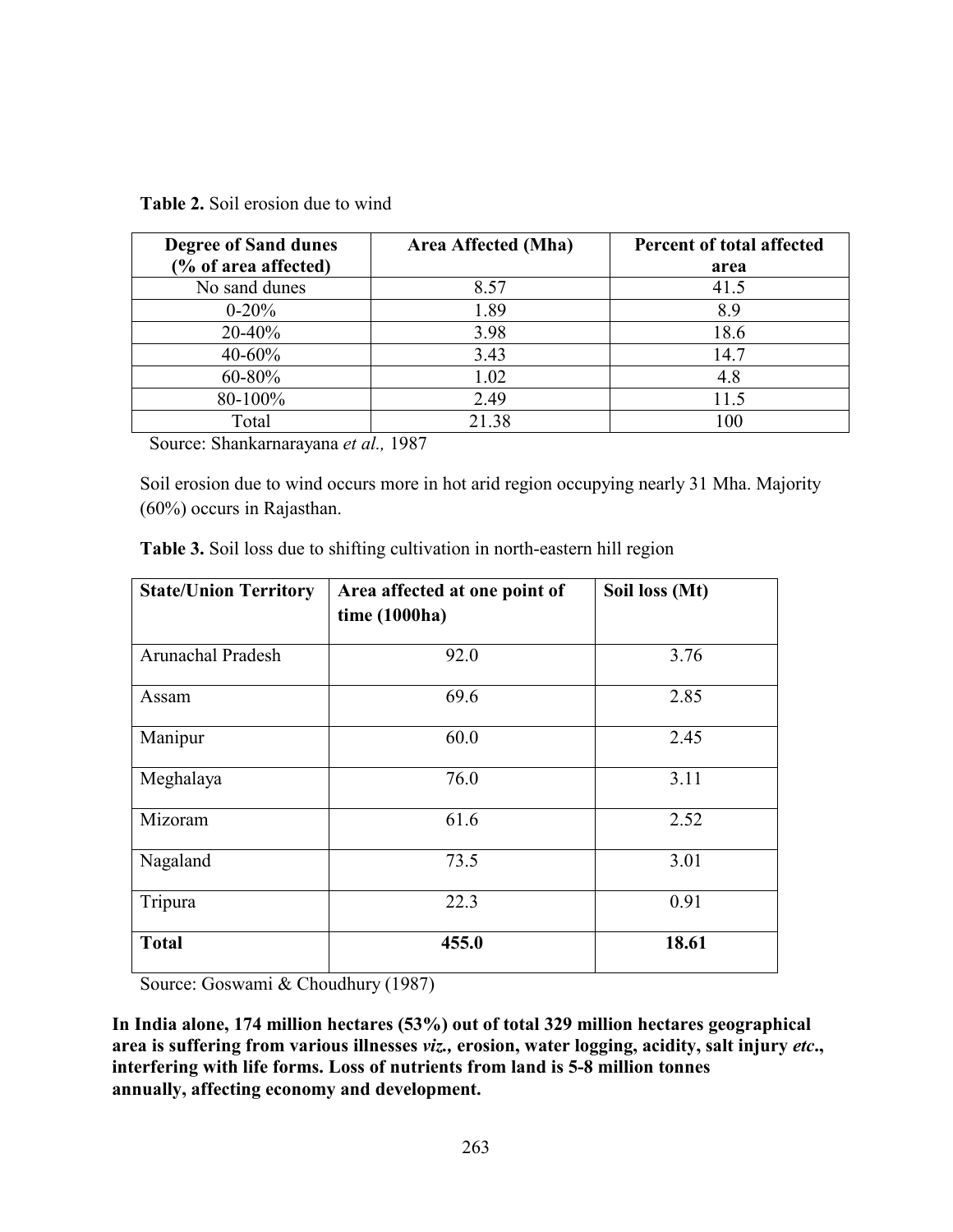| <b>Irrigation Project</b> | <b>State</b>       | Soil Salinity ('000ha) | Annual Increase |
|---------------------------|--------------------|------------------------|-----------------|
| Sriramsagar               | AP                 | 1.0                    | 0.17            |
| Tungabhadra               | AP, Karnataka      | 24.5                   | 1.91            |
| Gangdak                   | Bihar, UP          | 400.0                  | 36.40           |
| Ukai Kakrapar             | Gujarat            | 8.3                    | 0.30            |
| Mahi Kadana               | Gujarat, Rajasthan | 35.8                   | 1.70            |
| Chambal                   | MP, Rajasthan      | 40.0                   | 3.10            |
| Tawa                      | <b>MP</b>          | 6.6                    | 1.10            |
| Rajasthan Canal           | Rajasthan          | 29.1                   | 2.60            |
| Sarda Sahayak             | UP                 | 50.0                   | 0.90            |
| Ramganga                  | UP                 | 352.4                  | 50.30           |

Table 4. Development of Soil Salinity in some irrigation projects in India

Source: Joshi & Agnihotri (1984)

Table 5. Soils affected by physical constraints

| Kind of physical problem | Area<br>(Mha) | <b>States Affected</b>                         |
|--------------------------|---------------|------------------------------------------------|
| Highly permeable soils   | 10.77         | Rajasthan $(2.37)$                             |
|                          |               | Punjab $(2.5)$                                 |
|                          |               | WB(2.11)                                       |
|                          |               | Tamil Nadu(1.68)                               |
|                          |               | Haryana, Orissa, Kerala, AP and HP(small       |
|                          |               | areas)                                         |
| Slowly permeable soils   | 9.43          | MP(9.14), Limited areas of Tamil Nadu          |
| Shallow soils            | 25.02         | AP(13.6)                                       |
|                          |               | Maharashtra $(5.56)$                           |
|                          |               | Kerala $(1.26)$                                |
|                          |               | W.B. (1.13)                                    |
|                          |               | Orissa, Punjab, Haryana and HP (limited areas) |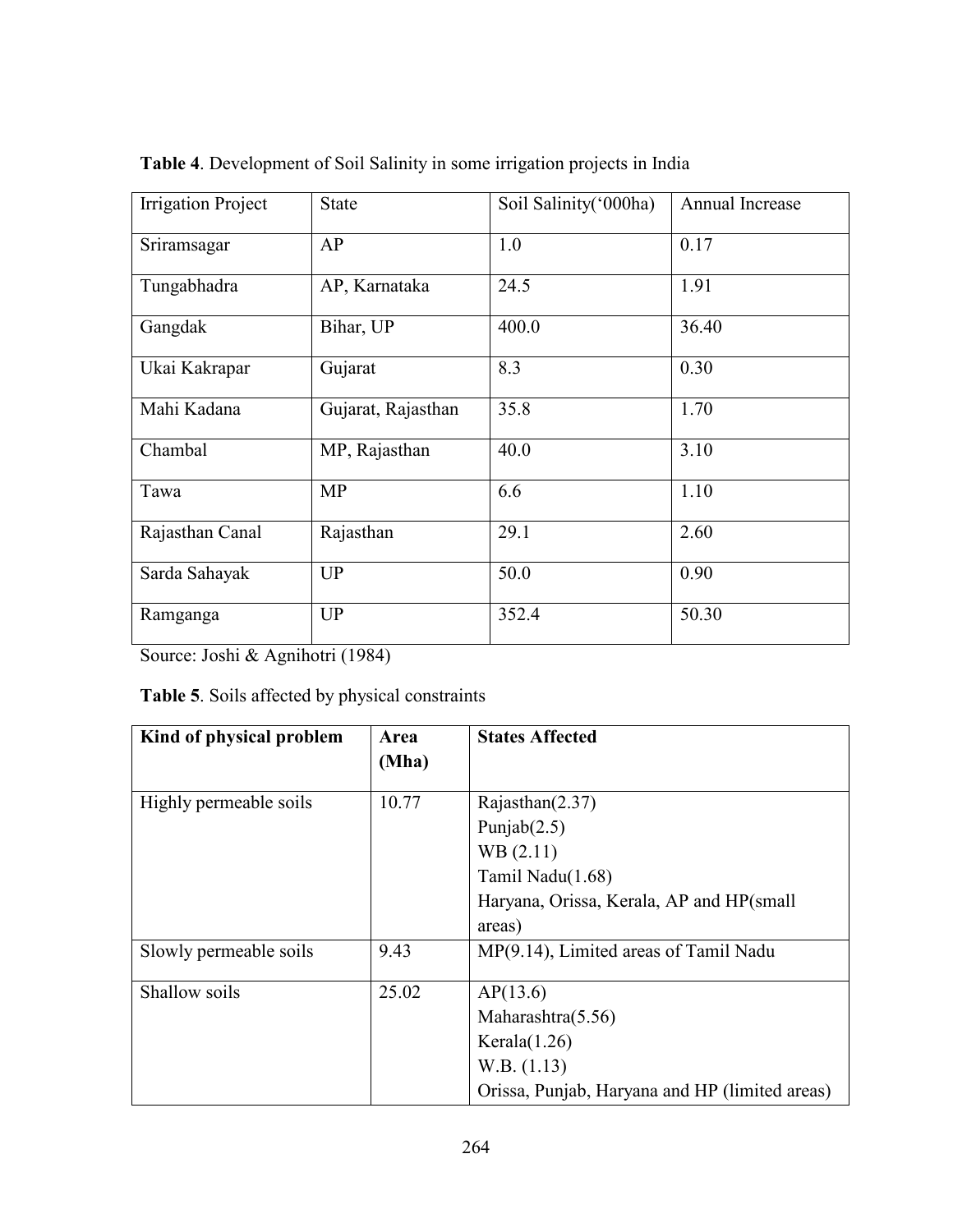| Hardening soils            | 20.35 | $AP(13.4)$ Maharashtra $(3.43)$ , WB $(1.5)$ , |
|----------------------------|-------|------------------------------------------------|
|                            |       | Bihar(1.01), Haryana, Orissa, Punjab, HP and   |
|                            |       | Kerala(limited areas)                          |
|                            |       |                                                |
| Soils with mechanical      | 10.63 | Rajasthan $(2.94)$ , Maharashtra $(2.16)$ ,    |
| impedence at shallow depth |       | Punjab(2.0), WB(1.73), Bishar(1.02), Tamil     |
|                            |       | Nadu, AP., HP, and Bihar limited areas.        |
| Others                     | 9.45  |                                                |
|                            |       |                                                |

According to Dent (1990), 19.3% of land in India suffers from soil physical limitations:

- 10.0% by steepy slopy land
- 5.7% by shallow soils
- 1.2% by coarse textured soils
- 2.4% by heavy cracking clay soils

Land degradation due to mismanagement of land and thus deals with two interlocking, complex system: the natural ecosystem and the human social system. Interactions between the two systems determine the success or failure of resource management programs. To avert the catastrophy resulting from land degradation that awaits in many parts of the world, the following concepts enunciated by Eswaran and Dumanski(1994).

- 1. Environment and agriculture are intrinsically linked and research and development must address both.
- 2. Land degradation is as much a socio-economic problem as it is a biophysical problem.
- 3. Land degradation and economic growth or lack of it (poverty) are intractably linked.
- 4. Implementation of mitigation research to manage degradation can only succeed if land users have control and commitment to maintain the quality of the resources.
- 5. Agricultural research focus must shift from increasing productivity to enhancing sustainability, recognizing that agriculture can be a non-degradable force.
- 6. Land use must match land quality; thus appropriate national policies should be implemented to ensure this to reduce land degradation.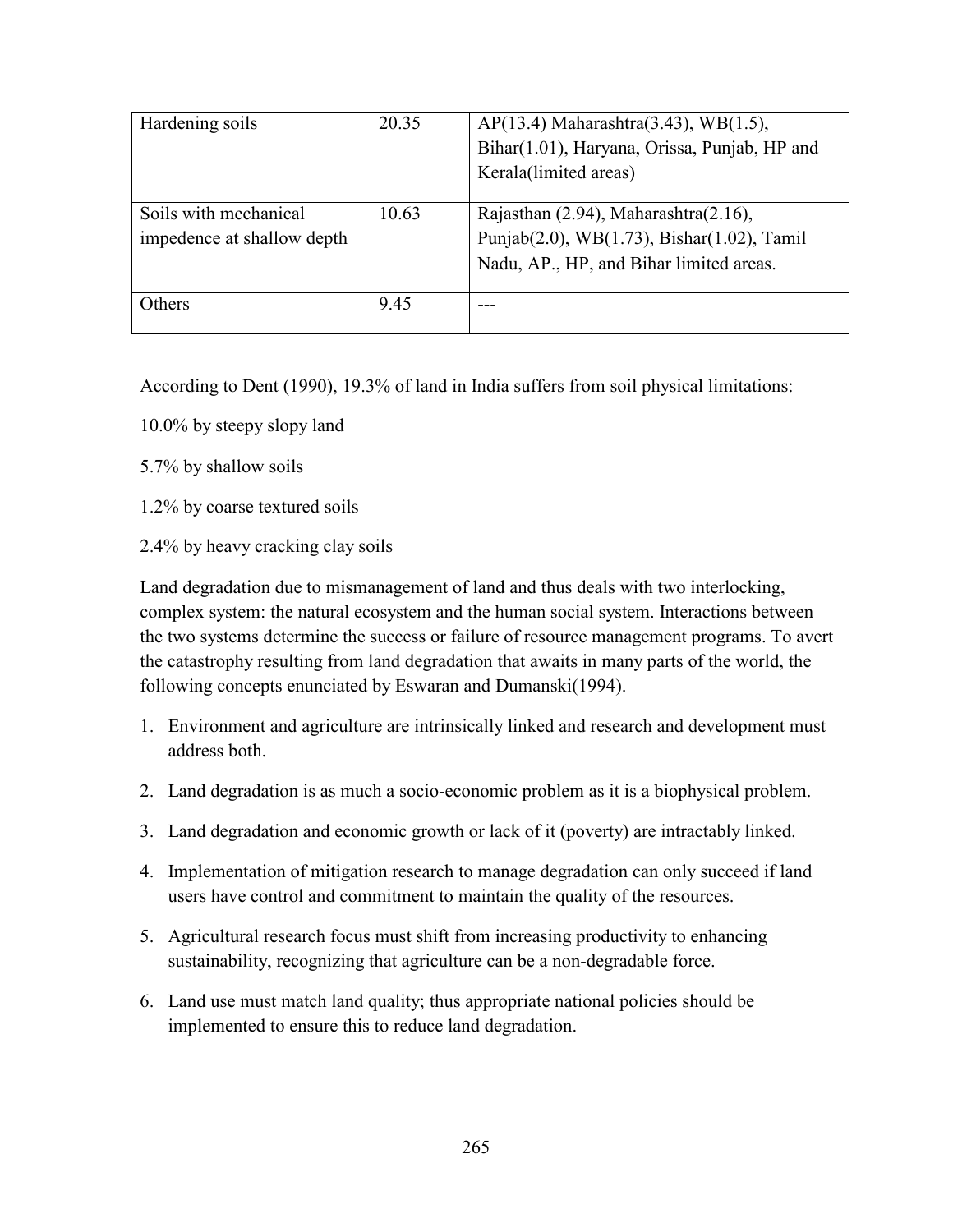## Land productivity and land use options:

Sustainable land management (SLM) is the key to harmonizing the environmental and ecological concerns of a society faced with the economic realities of producing adequate food and fiber ensuring a basic minimal quality of life (Dumanski et al., 1992). A Framework for Sustainable Land Management has the potential to emerge as one of the most powerful tools for the sustainable management of land (Eswaran, 1992).

## Site-specific Soil Technologies:

Several new technologies are emerging out of research, which are worth exploring in managing soil resource base in a sustainable manner.

(1) Integrated watershed management: This has been accepted as one of the most rational approach in preventing deterioration of ecosystem, restoration of degraded lands and improving the overall productivity of the rainfed areas for sustained use and conservation.

### (2) Site-specific nutrient management:

Nutrient management is a major component of a soil and crop management system. Site specific nutrient management is applying those concepts to areas within a field that are known to require different management options from the field average. Site-specific nutrient management is a concept that can be applied to any field and any crop. While most often thought of in relation to use of computer and satellite technology, the sitespecific nutrient management does not require special equipment, and does not require a large farming operation. The technology tools certainly expand the capabilities for using site-specific management. Site-specific crop and soil management is really a "repackaging" of management concepts that have been developed and promoted for many years. It is basically a systematic approach to apply sound agronomic management to small areas of a field that can be identified as needing special treatment. The components of site-specific management may not be new, but now we have the capability with new technology to use them more effectively. Site-specific management includes practices that have been previously associated with Maximum Economic Yield (MEY) management, best management practices (BMPs), as well as general agronomic principles. The systematic implementation of these practices into site-specific systems is probably our best opportunity to develop a truly sustainable agriculture system.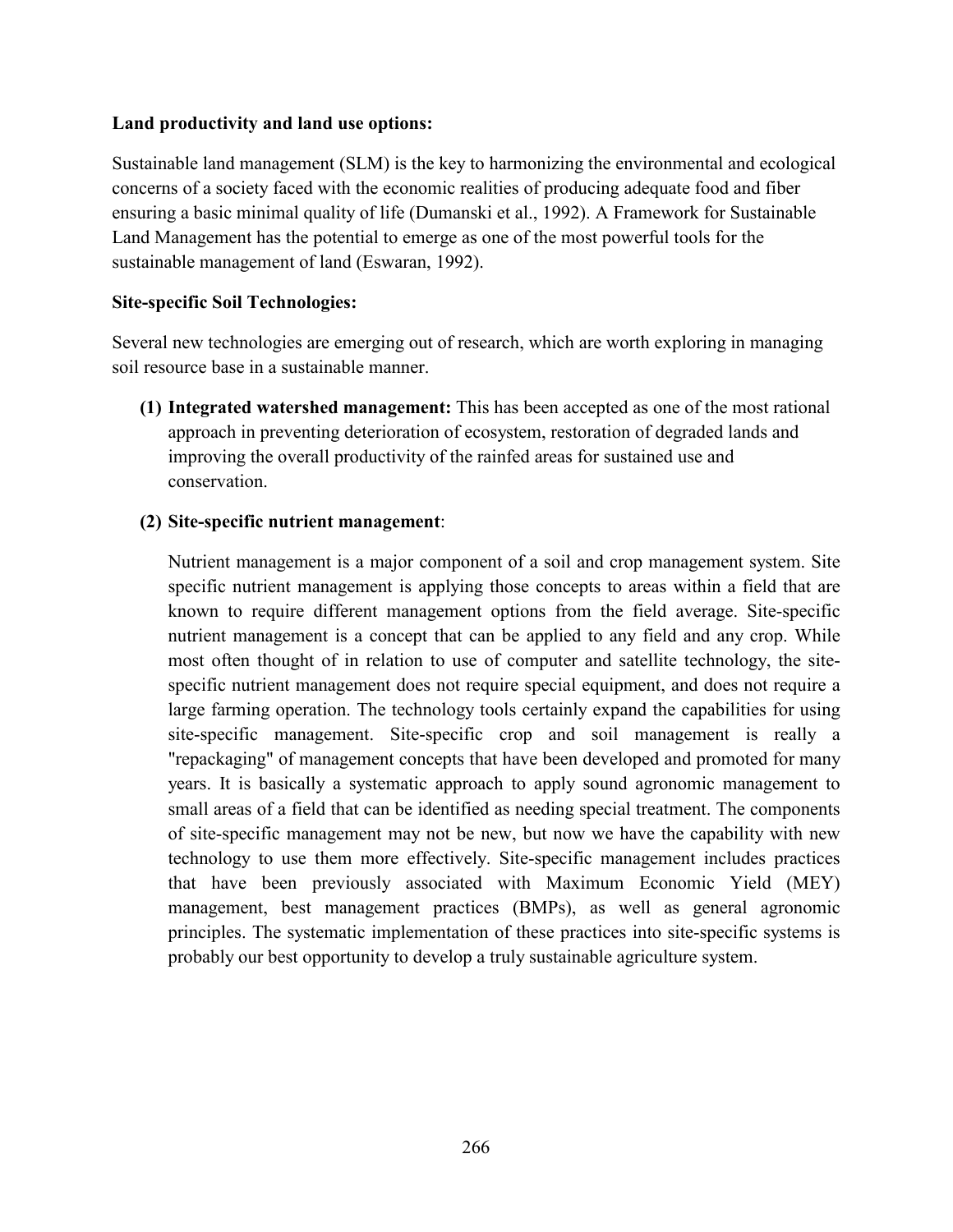### (3) Advances in soil testing services:

Soil testing is the basis for making scientifically sound management decisions while addressing soil health issues. Soil testing also helps improving the appropriate nutrient application across a field.

## (4) Geo-spatial Soil mapping:

Use of new GPS/GIS tools is facilitating mapping of precisely the soil health conditions considering spatial and temporal variability. This information could be adequately integrated with several agronomic management practices to achieve desired results in the field.

## (5) Soil management decision support systems

 Technology transfer demands changes, not only in the way materials and people are used in production, but also in the way information is managed. Decision makers, in particularly environmentally-sensitive countries with limited resources, are expected to make technical decisions that are ecologically, economically and socially acceptable (IBSNAT, 1993). The information sources for making such decisions must be easily available, organized, timely, accurate and dependable. Computer aided decision support systems could affectively help field specialists and consultants to make appropriate recommendations in the field.

## Conclusion:

While soil degradations in continuously occurring, many developing countries are strongly constrained by lack of institutional capability and commitment to undertake the needed soil management activities. There is an urgent need to address this problem at Govt. level. Effective use of currently available technologies through public private partnerships to get desired results is need of the hour. The concept of soil health is being promoted largely by various scientific institutions all over the world. Soil health is the continued capacity of soil to function as a vital living system, within ecosystem and land-use boundaries to sustain biological productivity, maintain the quality of air and water environments and promote, plant animal and human health. Policy makers should pay good attention to see the Sustainable land management is a reality in the field.

## References:

Blum, W.E.H. 1993. Sustainable Land Use  $-$  A Holistic Approach. Proc. Of the International Seminar on Managing Red and Laterite Soils for Sustainable Agriculture – pp1. Bangalore, India, 24-28 Sept. 1993.